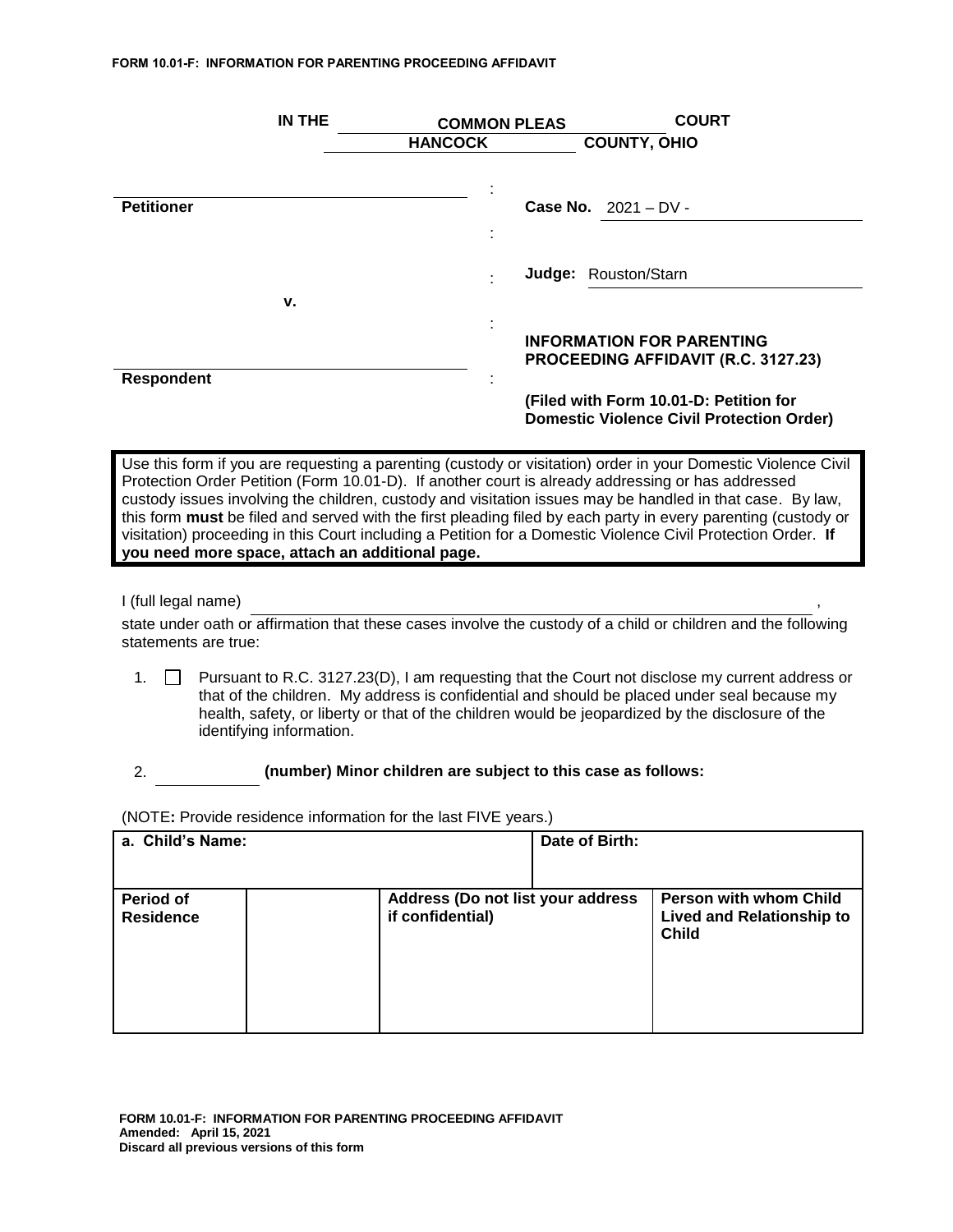| to present       | Address<br>Confidential<br>Secretary of<br><b>State Address</b><br>Confidentiality |                                                                                                              |                                                  |
|------------------|------------------------------------------------------------------------------------|--------------------------------------------------------------------------------------------------------------|--------------------------------------------------|
|                  | Program<br>Address                                                                 |                                                                                                              |                                                  |
|                  | Confidential                                                                       |                                                                                                              |                                                  |
| to               | Secretary of<br><b>State Address</b><br>Confidentiality<br>Program                 |                                                                                                              |                                                  |
|                  | Address<br>Confidential                                                            |                                                                                                              |                                                  |
| to               | Secretary of<br><b>State Address</b><br>Confidentiality<br>Program                 |                                                                                                              |                                                  |
|                  | Address<br>Confidential                                                            |                                                                                                              |                                                  |
| to               | Secretary of<br><b>State Address</b><br>Confidentiality<br>Program                 |                                                                                                              |                                                  |
| b. Child's Name: |                                                                                    | Date of Birth:                                                                                               |                                                  |
|                  |                                                                                    |                                                                                                              |                                                  |
| <b>Period of</b> |                                                                                    | Check this box if the information requested below is the same as above.<br>Address (Do not list your address | <b>Person with whom Child</b>                    |
| <b>Residence</b> |                                                                                    | if confidential)                                                                                             | <b>Lived and Relationship to</b><br><b>Child</b> |
|                  | $\Box$ Address<br>Confidential                                                     |                                                                                                              |                                                  |
| to present       | Secretary of<br><b>State Address</b><br>Confidentiality<br>Program                 |                                                                                                              |                                                  |
|                  | Address<br>Confidential                                                            |                                                                                                              |                                                  |
| to               | Secretary of<br><b>State Address</b><br>Confidentiality<br>Program                 |                                                                                                              |                                                  |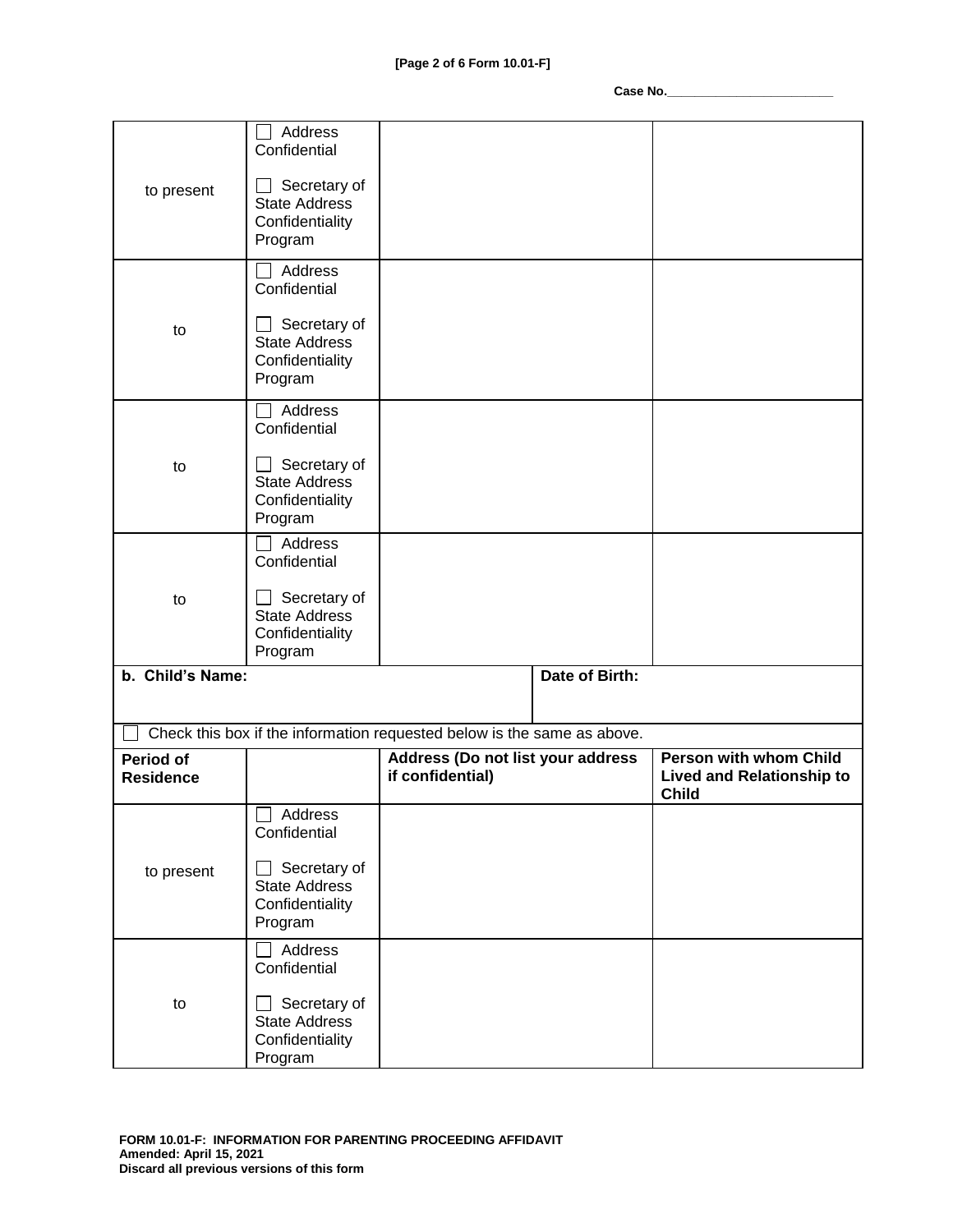|    | Address<br>Confidential                                            |  |
|----|--------------------------------------------------------------------|--|
| to | Secretary of<br><b>State Address</b><br>Confidentiality<br>Program |  |
|    | Address<br>Confidential                                            |  |
| to | Secretary of<br><b>State Address</b><br>Confidentiality<br>Program |  |

| c. Child's Name:                     |                                                                                               | Date of Birth:                                                          |  |                                                                            |
|--------------------------------------|-----------------------------------------------------------------------------------------------|-------------------------------------------------------------------------|--|----------------------------------------------------------------------------|
|                                      |                                                                                               |                                                                         |  |                                                                            |
|                                      |                                                                                               | Check this box if the information requested below is the same as above. |  |                                                                            |
| <b>Period of</b><br><b>Residence</b> |                                                                                               | Address (Do not list your address<br>if confidential)                   |  | Person with whom Child<br><b>Lived and Relationship to</b><br><b>Child</b> |
| to present                           | Address<br>Confidential                                                                       |                                                                         |  |                                                                            |
| to                                   | Address<br>Confidential<br>Secretary of<br><b>State Address</b><br>Confidentiality<br>Program |                                                                         |  |                                                                            |
| to                                   | Address<br>Confidential<br>Secretary of<br><b>State Address</b><br>Confidentiality<br>Program |                                                                         |  |                                                                            |
| to                                   | Address<br>Confidential<br>Secretary of<br><b>State Address</b><br>Confidentiality<br>Program |                                                                         |  |                                                                            |

**d.** List additional children on a page titled **Attachment 2(d)**. (Provide the following information for each additional child: name, date of birth, person with whom the child lived and child's relationship to the person, address, unless confidential, and dates when the child lived in that place with that person.)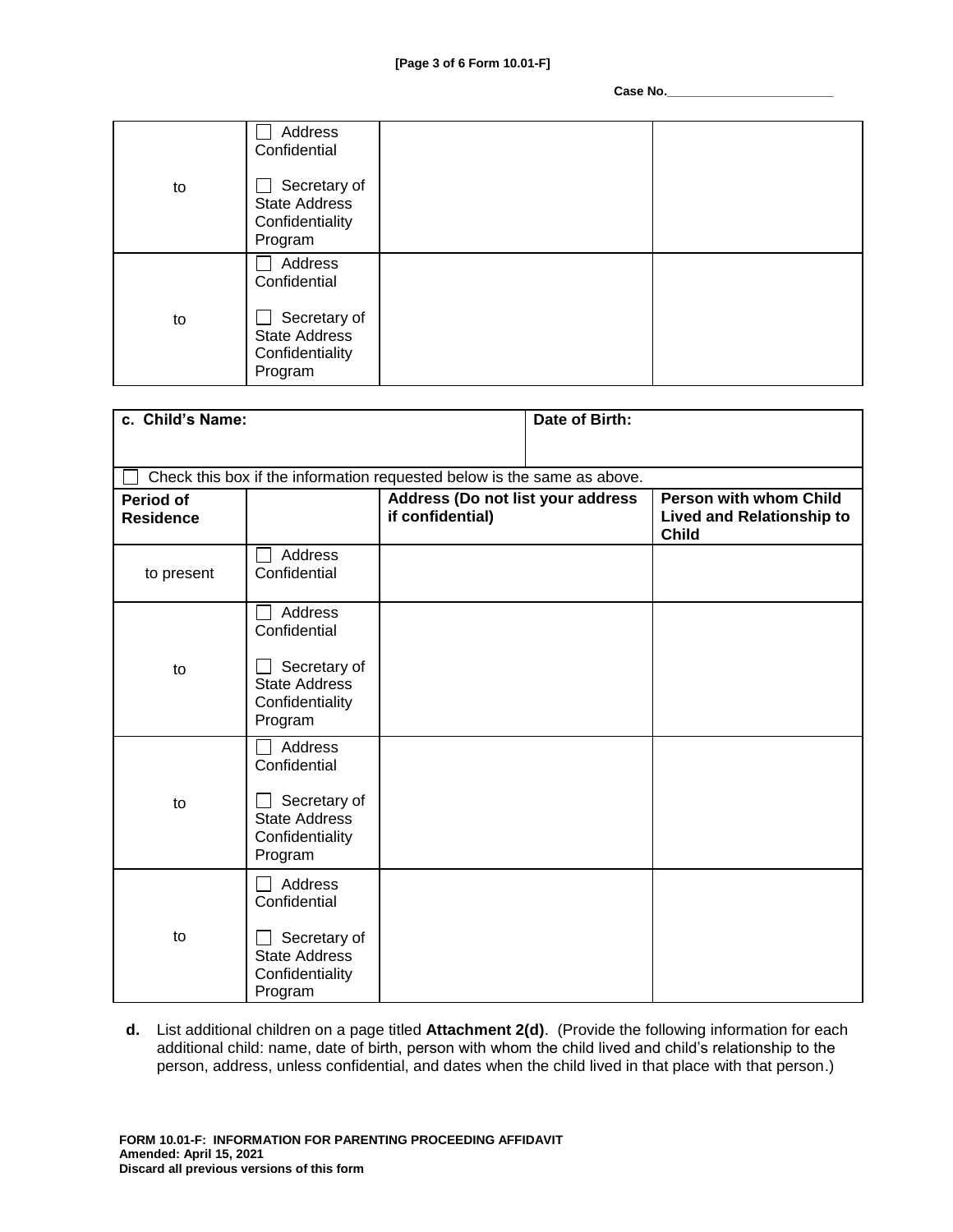## 3. **Participation in custody case(s): (check only one)**

I **HAVE NOT** participated as a party, witness, or in any capacity in any other case, in this or any other state, concerning the custody of or visitation (parenting time) with any child subject to this case.

**I HAVE** participated as a party, witness, or in any capacity in any other case, in this or any other state, concerning the custody of or visitation (parenting time) with any child subject to this case. Explain:

## a. Name of each child

- b. Type of case
- c. Court and State
- d. Date of court order or judgment (if any):

## 4. **Information about custody case(s): (check only one)**

- **I HAVE NO INFORMATION** of any cases that could affect the current case, any cases relating to custody, domestic violence or protection orders, dependency, neglect or abuse allegations, or adoptions concerning any child subject to this case.
- **I HAVE THE FOLLOWING INFORMATION** concerning cases that could affect the current case, including any cases relating to custody, domestic violence or protection orders, dependency, neglect or abuse allegations, or adoptions concerning any child subject to this case, other than listed in Paragraph 3. Explain:
- a. Name of each child
- b. Type of case
- c. Court and State
- d. Date of court order or judgment (if any):
- 5. List all of the criminal convictions including guilty pleas for you and the members of your household for the following offenses: any criminal offense involving acts that resulted in a child being abused or neglected; any offense that is a violation of R.C. 2919.25; any sexually oriented offense as defined in R.C. 2950.01; and any offense involving a victim who was a family or household member at the time of the offense and caused physical harm to the victim during the commission of the offense.

| <b>NAME</b> | <b>CASE NUMBER</b> | <b>COURT/STATE/</b><br><b>COUNTY</b> | <b>TYPE OF</b><br><b>CASE</b> | <b>RESULT OF CASE</b> |
|-------------|--------------------|--------------------------------------|-------------------------------|-----------------------|
|             |                    |                                      |                               |                       |
|             |                    |                                      |                               |                       |
|             |                    |                                      |                               |                       |

- 6. **Persons not a party to this case:** 
	- **I DO NOT KNOW OF ANY PERSON who is** not a party to this case and who has physical custody or claims to have custody or visitation rights with respect to any child subject to this case.